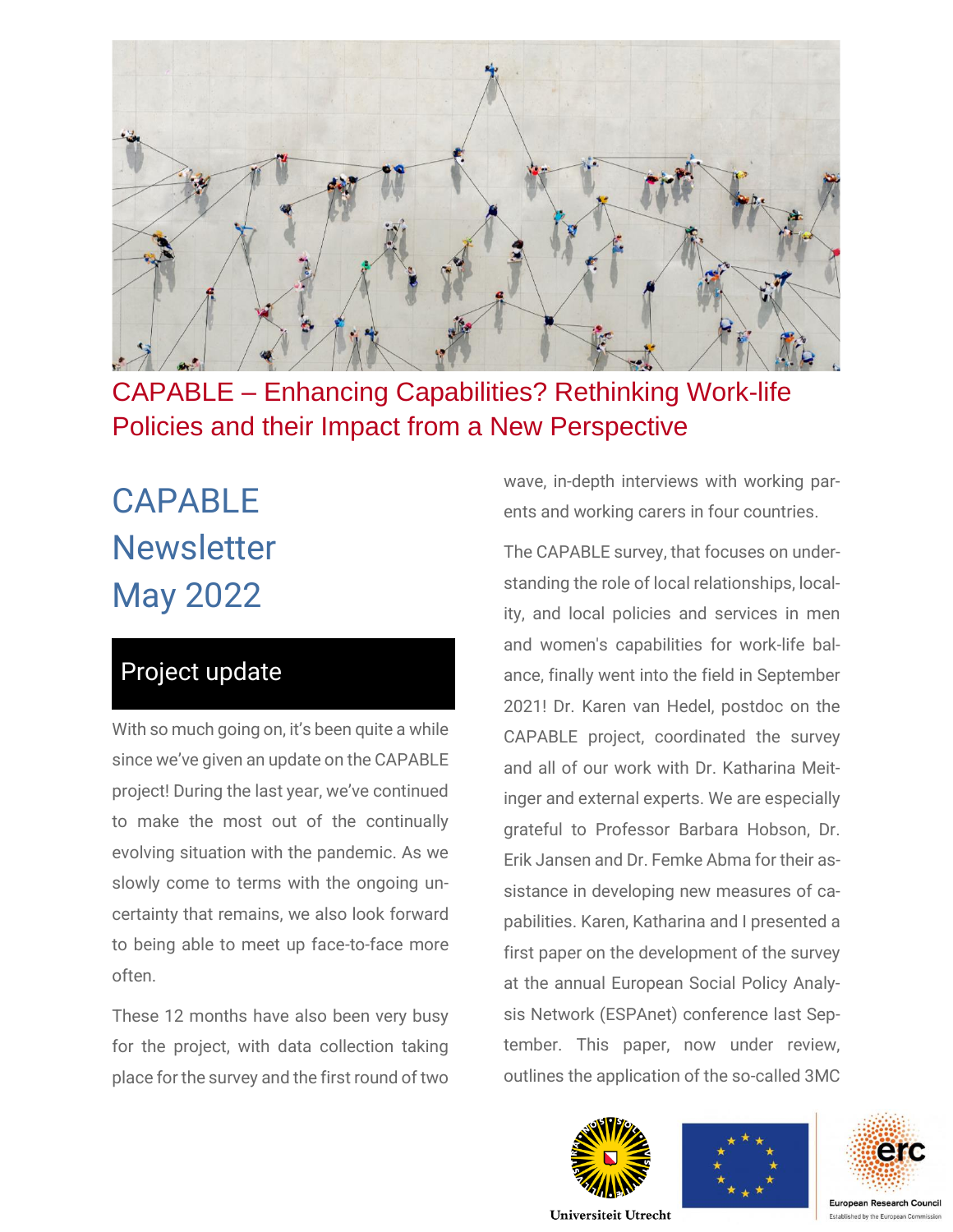approach to create high quality measures comparable across four country contexts. Other papers evolving from the survey data include two master's theses (one on lone parenthood and health in relation to capabilities for social support and one on variation in full-time and part-time work related to ethnic minority differences and values and capabilities of adapting working hours) and a paper on capabilities for work-life balance across gender and class, with Professor Tracey Warren (University of Nottingham).

While the survey was being fielded, we were busy gearing up for interview fieldwork in four countries. We continued our work with research assistants in all the countries (see Team updates below) and the PhD students finally had the opportunity to live and work abroad while doing face-to-face interviews. Throughout the fieldwork phase, I thoroughly enjoyed our weekly meetings, discussing the interview guide and everyone's fieldwork experiences. I also greatly admire the PhD students and our research assistants for their flexibility, as we were continually adapting to the changing circumstances of the pandemic in four countries. We now have more than 100 interviews from the Netherlands, Slovenia, Spain and the UK and have begun the process of coding the data. We will soon be sending out 'one-pagers' with key findings from the first round of interviews for both parents and carers, so stay tuned!

The past year has also been a year of changes for the team, with goodbyes for several interns, research assistants, and our project assistant, Robin Buning, but we've also been able to welcome a new research assistant, new intern, and project assistant on the project. Read more on these new additions to the CAPABLE team below!

The coming months will be an exciting time for the team, as we continue with the analysis of our survey and interview data, work on multiple papers for the upcoming Work and Family Researcher's Network conference in New York (June 2022), and gear up for round 2 of interview data collection, which will kick off in November of this year. We'll keep you posted! For now, be well, and we look forward to sharing more results with you soon.

All the best,

Mara Yerkes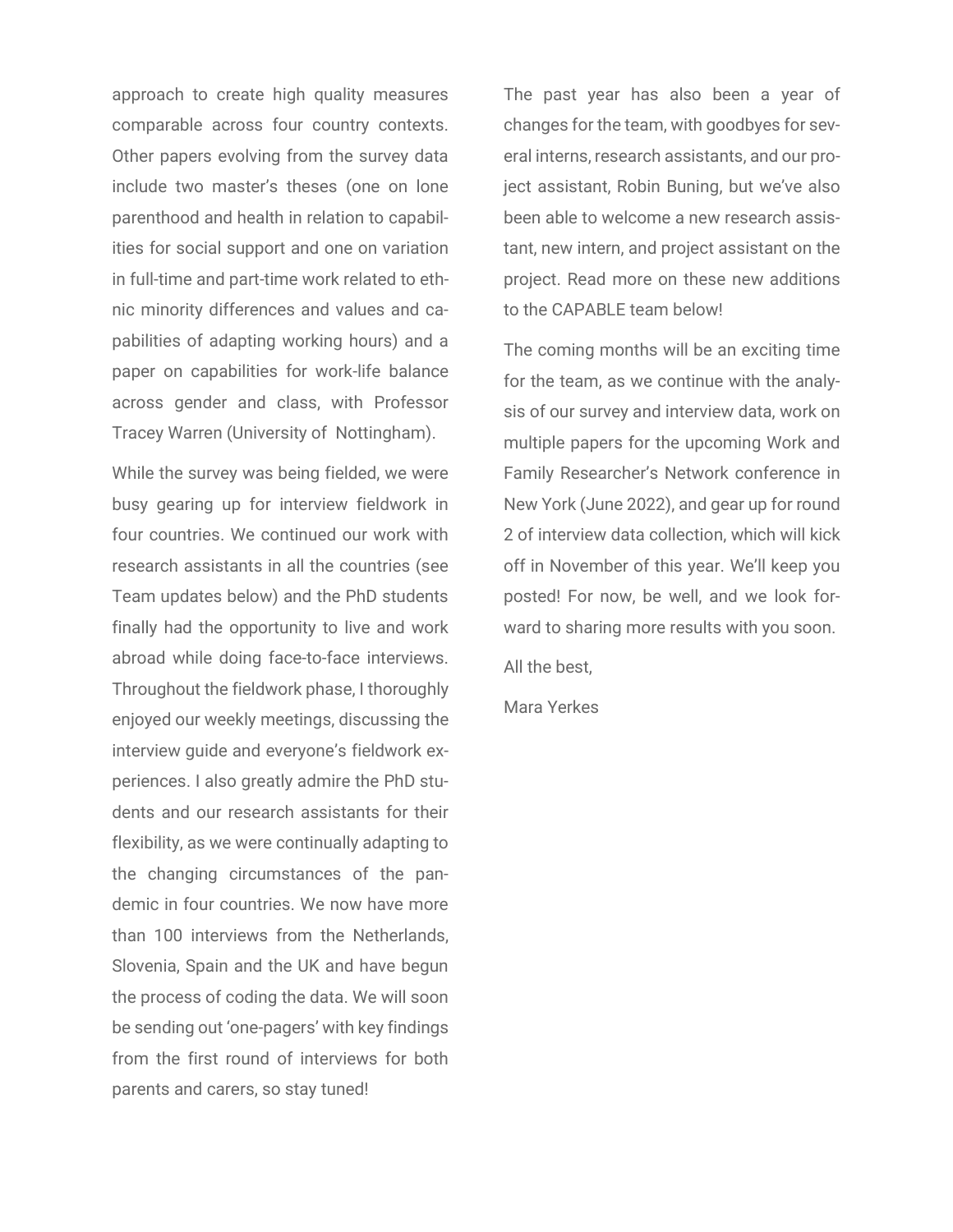# New members to the CAPABLE team

## **Yujie Hu**



Yujie Hu is a Lecturer in Work, Employment Relations and HRM and Deputy Programme Director for MA Human Resource Management at the University of Leeds, United Kingdom. She focuses on data collection on working parents and caregivers in Leeds for the CAPABLE project. Yujie holds a MA in Human Resource Management and a PhD in Business Studies. Her research interests cover social inequalities in the labour market, discrimination in employment, Chinese migrants and the longitudinal qualitative methodology.

Yujie has assisted with the CAPABLE project research interviews in Leeds for the UK country case through finding respondents and carrying out interviews.

#### [Read more about Yujie's work here.](https://business.leeds.ac.uk/divisions-work-employment-relations/staff/522/yujie-hu)

### **Rozafa Jahaj**



Rozafa Jahaj is an intern for the CAPABLE project. She is 25 years old and from Kosovo. She is a graduate student of Politics and Public Administration from the University of Constance in Germany. In her past she has had professional experiences in international organizations, the public sector and the private sector. She is currently enrolled in the Master of Science in Social Policy and Public Health at the University of Utrecht where she is happy to be deepening her knowledge on her passions: social justice, gender equality and policy making.

Some words from Rozafa about her internship:

"*During my internship I was able to gain insights into a variety of academic work tasks. I had the opportunity to start off my internship by helping in the organization of the Stakeholder Event. This provided me with a great way to understand the work done in the CAPABLE project up until that*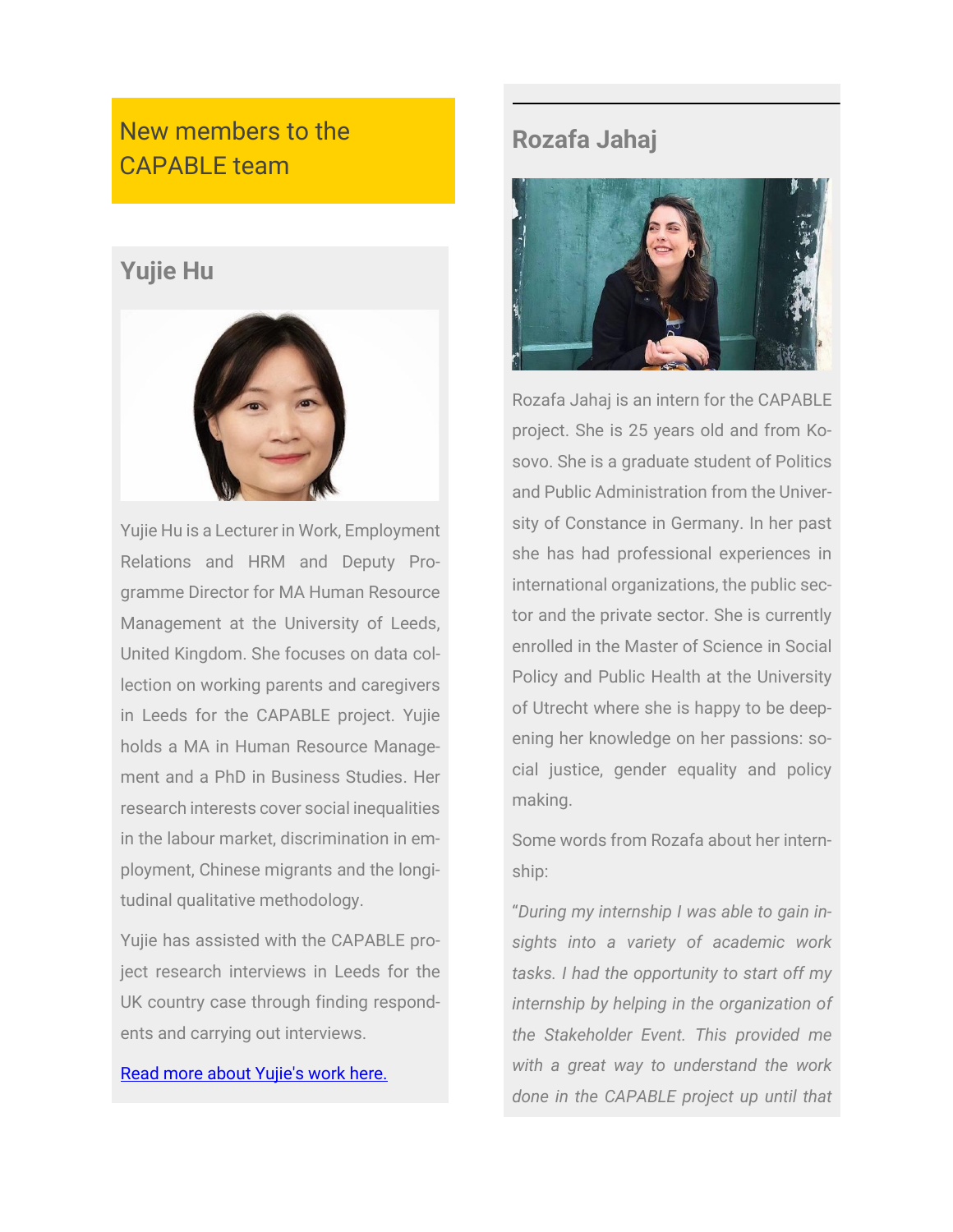*point, including all the different stakeholders that are involved in local policy-making. I was also lucky enough to be part of analyzing the interviews gathered during the pandemic. For this, I mainly checked transcriptions and helped out in the coding process. Especially the latter was a great addition to both my skillset and personal interests. Being able to examine these interviews combines my main areas of interest: qualitative research of social and gender inequality."*

### **Louise O'Meara**



**Louise O'Meara** is the new project assistant for the CAPABLE project. Louise is Irish and has an educational background in Psychology. She studied her BA at NUI Galway, Ireland and Salzburg, Austria (Erasmus) and completed her MSc in Work and Organizational Psychology at Utrecht University, graduating in 2019. For the last two years Louise has been working on two EU Horizon 2020 funded projects, with MUSSI,

carrying out research, project management and administrative tasks. She is looking forward to joining the CAPABLE team!

### Team Changes

The CAPABLE project benefits greatly from a dynamic and multidisciplinary team. Two of our team members have left the project to continue the next steps in their professional development. We are grateful for their work and wish them all the best!



### Robin Buning

Robin Buning was the project assistant for the

CAPABLE project from April 2019-February 2022. Robin has recently moved on to a new coordinating position in research support at the University of Amsterdam and his last day with the project took place in mid-February. Robin has been invaluable to the project for the past 3 years, and although we're sad to see him go, we wish him the best of luck with this new opportunity!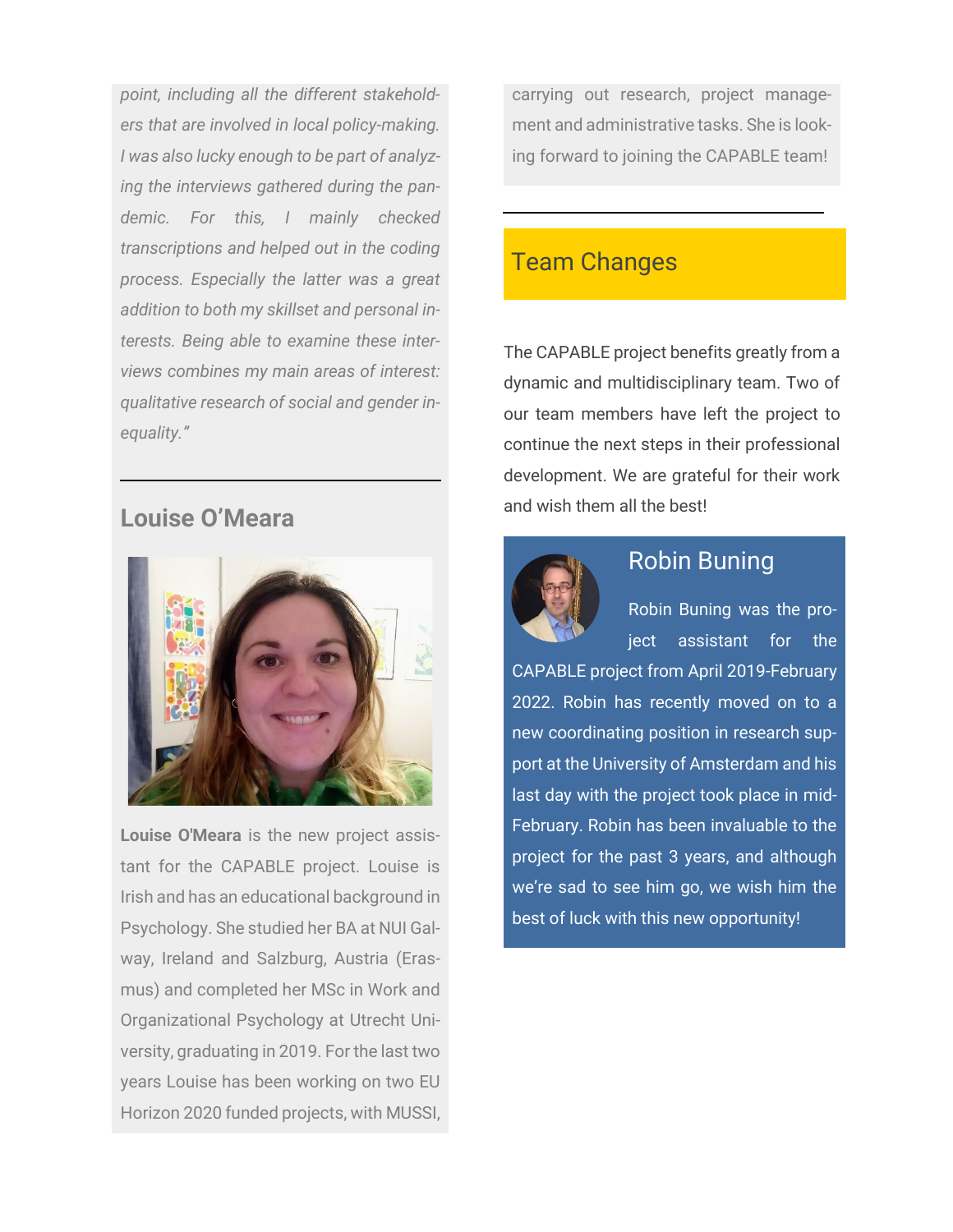

#### **Dewi Lemmens**

Dewi Lemmens is a researcher within the field of

post-colonial studies and gender and within the CAPABLE project she has been working on conducting the qualitative fieldwork, focussing on carrying out the indepth interviews in the Netherlands. Dewi has been offered and accepted a new job position as a junior researcher and advisor at DRIFT, the Dutch Research Institute for Transition located in Rotterdam and so, will be leaving the CAPABLE project. Drift is determined to make fundamental changes for a sustainable future through research, consultancy & education for transition. It's a dynamic job, interdisciplinarian and a little activistic. Dewi herself will work on issues regarding social inequality and inclusiveness concerning policies on sustainability and climate change adaptation.

Dewi: "I have learned a lot during my time at CAPABLE and will miss the warm team. I am looking forward to the results of the CAPABLE research and am more than open to future collaborations. Thank you for the great time and I hope our paths cross again!"

We wish Dewi all the best of luck in her new role, DRIFT are very lucky to have her!

# International stakeholder event: held 11.02.2022

#### By Rozafa Jahaj

The ERC CAPABLE Stakeholder Event "Local policies and services: Moving communities forward in post-covid times" took place on the 11<sup>th</sup> of February 2022 and was organized by Dr. Mara Yerkes and the CAPABLE project team. Although held in an online format due to COVID-19 restrictions, it served as an occasion to bring together multiple stakeholders to discuss and reflect on the changes local policy and service providers have experienced and continue to experience during the pandemic. We welcomed three keynote speakers: Karin de Roo (POSITION, Markant, the Netherlands) started off by providing insights into Markant, an organization that supports informal caregivers in the Amsterdam region. She was followed by Eva Kreslin (director of Mala Ulica, Slovenia), an interactive space for parents (to-be) and their children. Eva shared their experiences of transitioning their services throughout the pandemic while continuing to reach families. Lastly, Sonia Ruiz (POSITION, Barcelona City Council) spoke about the gendered impact of COVID-19 and the aims and measures to counteract the burden that falls on women. She emphasized the "Concilia Project" in Barcelona, which is going to offer free childcare services as an attempt to reconcile work,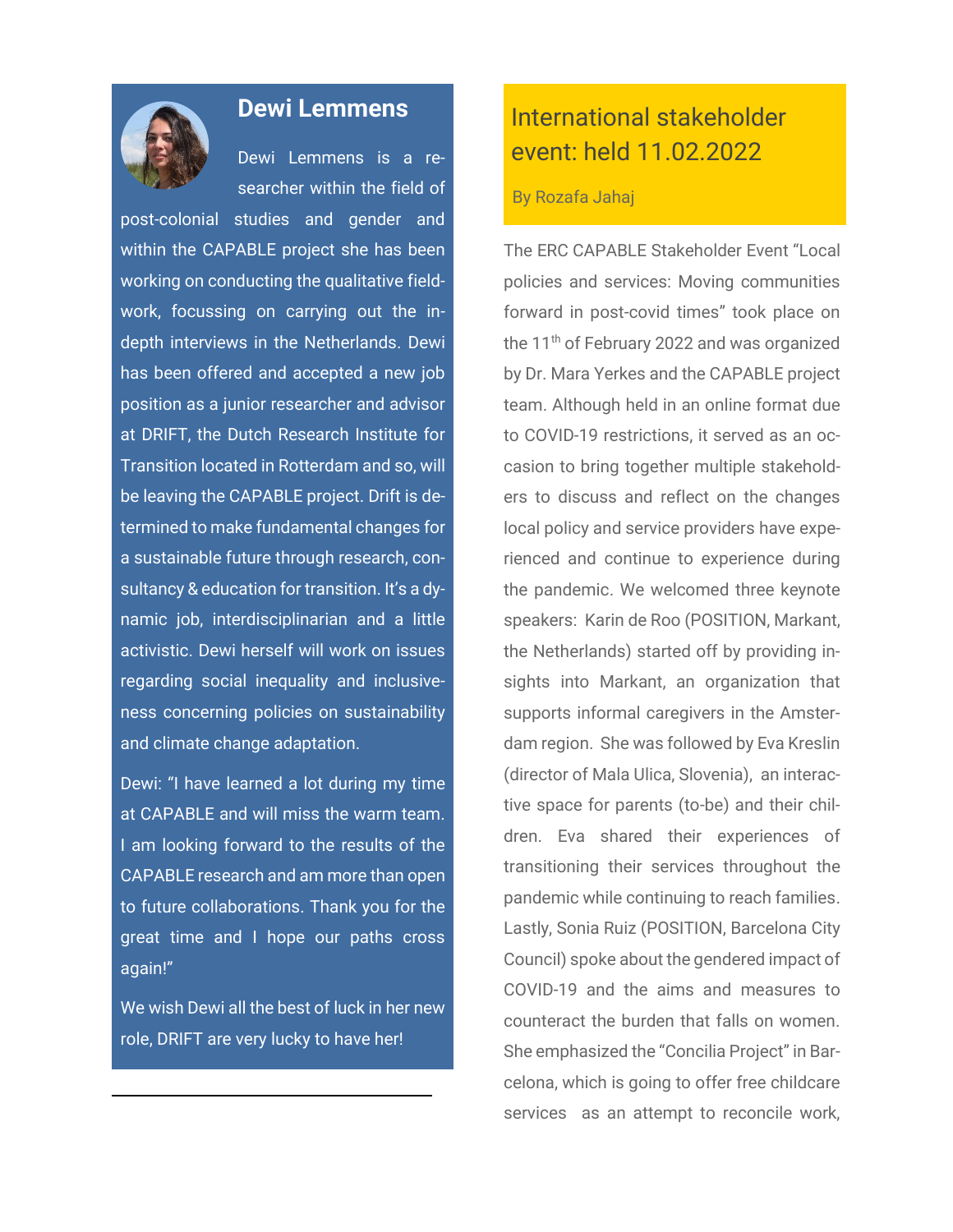family and personal life. Following the keynote speakers, participants were invited to share their experiences in working with and reaching out to parents and carers during the pandemic in an interactive discussion. The stakeholder event offered an opportunity to identify cross-national similarities and differences and to exchange challenges and opportunities in providing local policies and services to parents and carers.

More details about the programme and guiding questions for the event can be found [here.](https://worklifecapabilities.com/stakeholder-event/)

Key findings from the session will be available soon in a policy brief.



# European Population **Conference**

Karen van Hedel, CAPABLE postdoc researcher, will participate and present at the upcoming European Population Conference in Groningen this year. This year's keynote Speaker, Prof Pearl Dykstra (who is also on

CAPABLE's advisory board) will talk about bridging science and policy and the challenges for population scholars. Karen's paper focuses on perceived stress in relation to working hours and caring responsibilities during the COVID-19 pandemic.

More information on the presentation can be found here: [https://epc2022.eaps.nl/ab](https://epc2022.eaps.nl/abstracts/210840)[stracts/210840.](https://epc2022.eaps.nl/abstracts/210840)

# First wave of qualitative interviews finalized!

#### By Samuel Briones Barrales

The Capable Project team finalized the first wave of interviews for the qualitative study of the project. Team members interviewed 109 working parents and carers in four countries about their work-life balance. Interviewees were invited to share their experiences combining paid work and other activities while also taking care of someone else and how their current situations took shape across time.

Fieldwork took place between October 2021 and March 2022 in each of the eight cities studied in the project: London and Leeds in the UK, Amsterdam and Nijmegen in the Netherlands, Barcelona and Pamplona in Spain and, Ljubljana and Maribor in Slovenia. Two members of the team were in charge of fieldwork activities in each country.